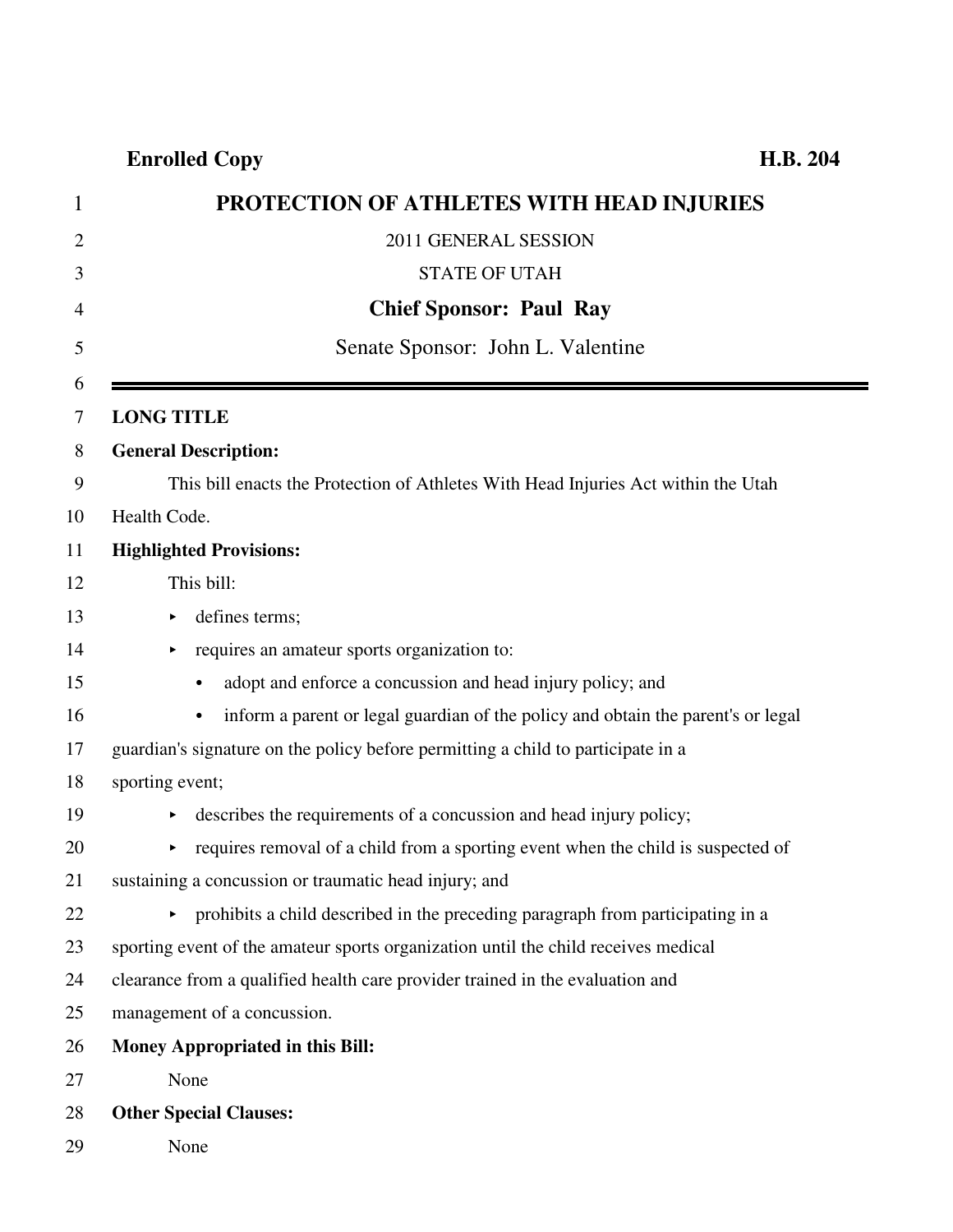| 30 | <b>Utah Code Sections Affected:</b>                                                        |
|----|--------------------------------------------------------------------------------------------|
| 31 | <b>ENACTS:</b>                                                                             |
| 32 | 26-53-101, Utah Code Annotated 1953                                                        |
| 33 | 26-53-102, Utah Code Annotated 1953                                                        |
| 34 | 26-53-201, Utah Code Annotated 1953                                                        |
| 35 | 26-53-301, Utah Code Annotated 1953                                                        |
| 36 |                                                                                            |
| 37 | Be it enacted by the Legislature of the state of Utah:                                     |
| 38 | Section 1. Section 26-53-101 is enacted to read:                                           |
| 39 | <b>CHAPTER 53. PROTECTION OF ATHLETES WITH HEAD INJURIES ACT</b>                           |
| 40 | <b>Part 1. General Provisions</b>                                                          |
| 41 | 26-53-101. Title.                                                                          |
| 42 | This chapter is known as the "Protection of Athletes With Head Injuries Act."              |
| 43 | Section 2. Section 26-53-102 is enacted to read:                                           |
| 44 | 26-53-102. Definitions.                                                                    |
| 45 | As used in this chapter:                                                                   |
| 46 | (1) "Agent" means a coach, teacher, employee, representative, or volunteer.                |
| 47 | $(2)$ (a) "Amateur sports organization" means, except as provided in Subsection $(2)(b)$ : |
| 48 | (i) a sports team;                                                                         |
| 49 | (ii) a public or private school;                                                           |
| 50 | (iii) a public or private sports league;                                                   |
| 51 | (iv) a public or private sports camp; or                                                   |
| 52 | (v) any other public or private organization that organizes, operates, manages, or         |
| 53 | sponsors a sporting event for its members, enrollees, or attendees.                        |
| 54 | (b) "Amateur sports organization" does not include a professional:                         |
| 55 | $(i)$ team;                                                                                |
| 56 | $(ii)$ league; or                                                                          |
| 57 | (iii) sporting event.                                                                      |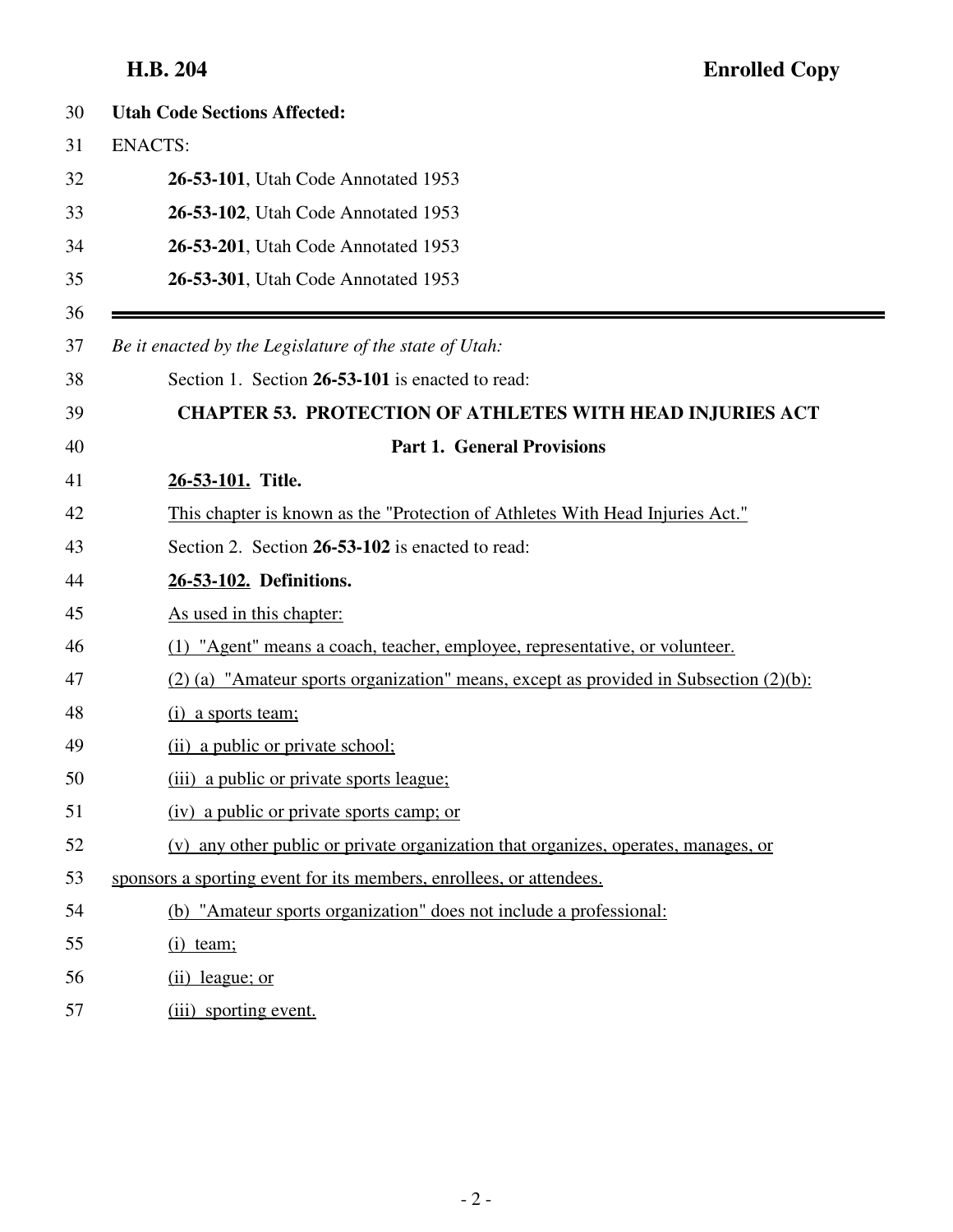## **Enrolled Copy H.B. 204**

| 58 | (3) "Child" means an individual who is under the age of 18.                                         |
|----|-----------------------------------------------------------------------------------------------------|
| 59 | (4) "Qualified health care provider" means a health care provider who:                              |
| 60 | (a) is licensed under Title 58, Occupations and Professions; and                                    |
| 61 | (b) may evaluate and manage a concussion within the health care provider's scope of                 |
| 62 | practice.                                                                                           |
| 63 | (5) (a) "Sporting event" means any of the following athletic activities that is organized,          |
| 64 | operated, managed, or sponsored by an organization:                                                 |
| 65 | $(i)$ a game;                                                                                       |
| 66 | (ii) a practice;                                                                                    |
| 67 | (iii) a sports camp;                                                                                |
| 68 | (iv) a physical education class;                                                                    |
| 69 | $(v)$ a competition; or                                                                             |
| 70 | (vi) a tryout.                                                                                      |
| 71 | (b) "Sporting event" does not include the issuance of a lift ticket or pass by a ski resort,        |
| 72 | the use of the ticket or pass, or a ski or snowboarding class or school at a ski resort, unless the |
| 73 | skiing or snowboarding is part of a camp, team, or competition that is organized, managed, or       |
| 74 | sponsored by the ski resort.                                                                        |
| 75 | (6) "Traumatic head injury" means an injury to the head arising from blunt trauma, an               |
| 76 | acceleration force, or a deceleration force, with one of the following observed or self-reported    |
| 77 | conditions attributable to the injury:                                                              |
| 78 | transient confusion, disorientation, or impaired consciousness;<br>(a)                              |
| 79 | (b) dysfunction of memory;                                                                          |
| 80 | (c) loss of consciousness; or                                                                       |
| 81 | (d) signs of other neurological or neuropsychological dysfunction, including:                       |
| 82 | (i) seizures;                                                                                       |
| 83 | (ii) irritability;                                                                                  |
| 84 | (iii) lethargy;                                                                                     |
| 85 | (iv) vomiting;                                                                                      |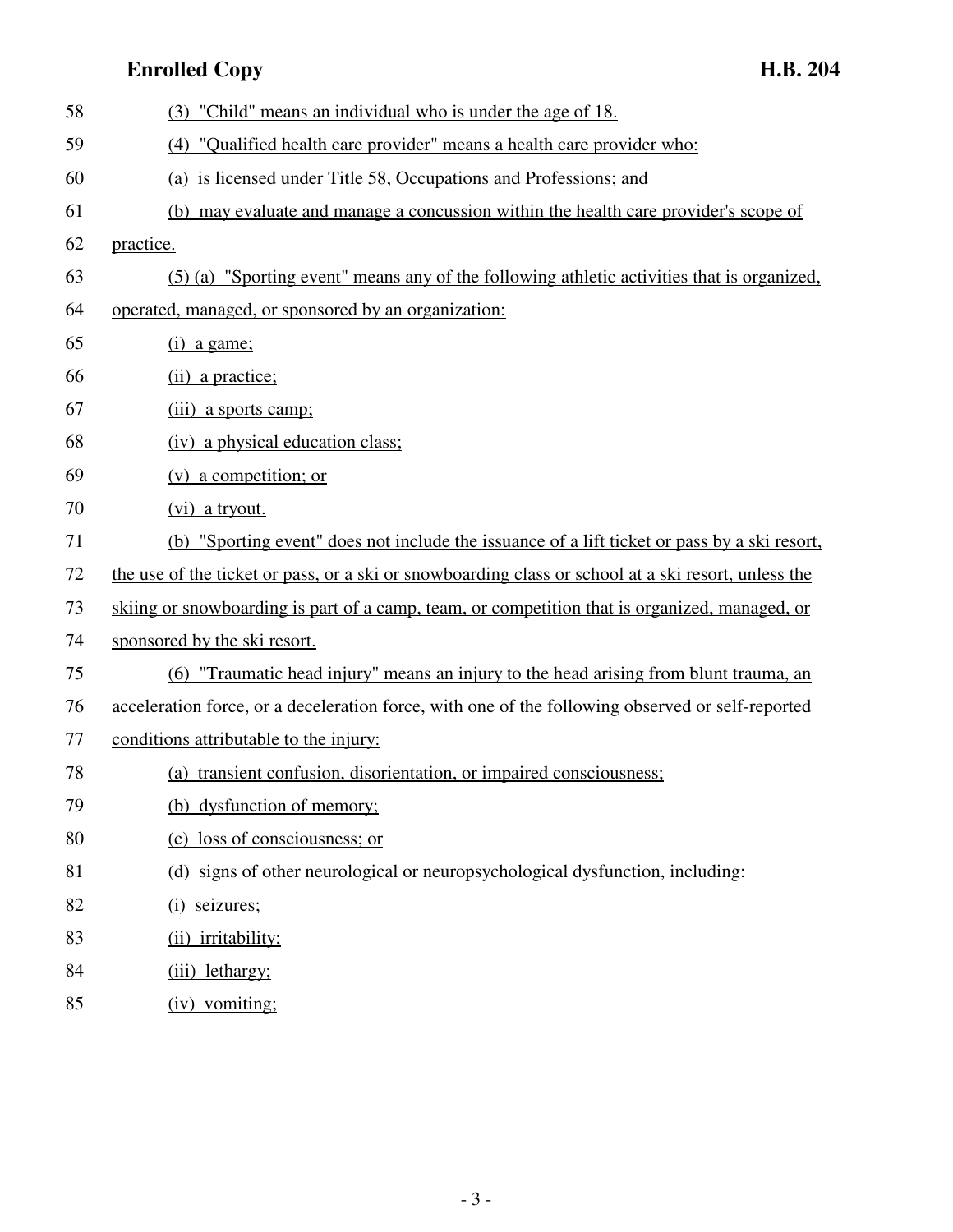| 86  | (v) headache;                                                                                  |
|-----|------------------------------------------------------------------------------------------------|
| 87  | (vi) dizziness; or                                                                             |
| 88  | (vii) fatigue.                                                                                 |
| 89  | Section 3. Section 26-53-201 is enacted to read:                                               |
| 90  | Part 2. Concussion and Head Injury Policy                                                      |
| 91  | 26-53-201. Adoption and enforcement of concussion and head injury policy --                    |
| 92  | Notice of policy to parent or guardian.                                                        |
| 93  | Each amateur sports organization shall:                                                        |
| 94  | (1) adopt and enforce a concussion and head injury policy that:                                |
| 95  | (a) is consistent with the requirements of Section 26-53-301; and                              |
| 96  | (b) describes the nature and risk of:                                                          |
| 97  | (i) a concussion or a traumatic head injury; and                                               |
| 98  | (ii) continuing to participate in a sporting event after sustaining a concussion or a          |
| 99  | traumatic head injury;                                                                         |
| 100 | (2) ensure that each agent of the amateur sports organization is familiar with, and has a      |
| 101 | copy of, the concussion and head injury policy; and                                            |
| 102 | (3) before permitting a child to participate in a sporting event of the amateur sports         |
| 103 | organization:                                                                                  |
| 104 | (a) provide a written copy of the concussion and head injury policy to a parent or legal       |
| 105 | guardian of a child; and                                                                       |
| 106 | (b) obtain the signature of a parent or legal guardian of the child, acknowledging that        |
| 107 | the parent or legal guardian has read, understands, and agrees to abide by, the concussion and |
| 108 | head injury policy.                                                                            |
| 109 | Section 4. Section 26-53-301 is enacted to read:                                               |
| 110 | <b>Part 3. Medical Clearance</b>                                                               |
| 111 | 26-53-301. Removal of child suspected of sustaining concussion or a traumatic                  |
| 112 | head injury -- Medical clearance required before return to participation.                      |
| 113 | (1) An amateur sports organization, and each agent of the amateur sports organization,         |